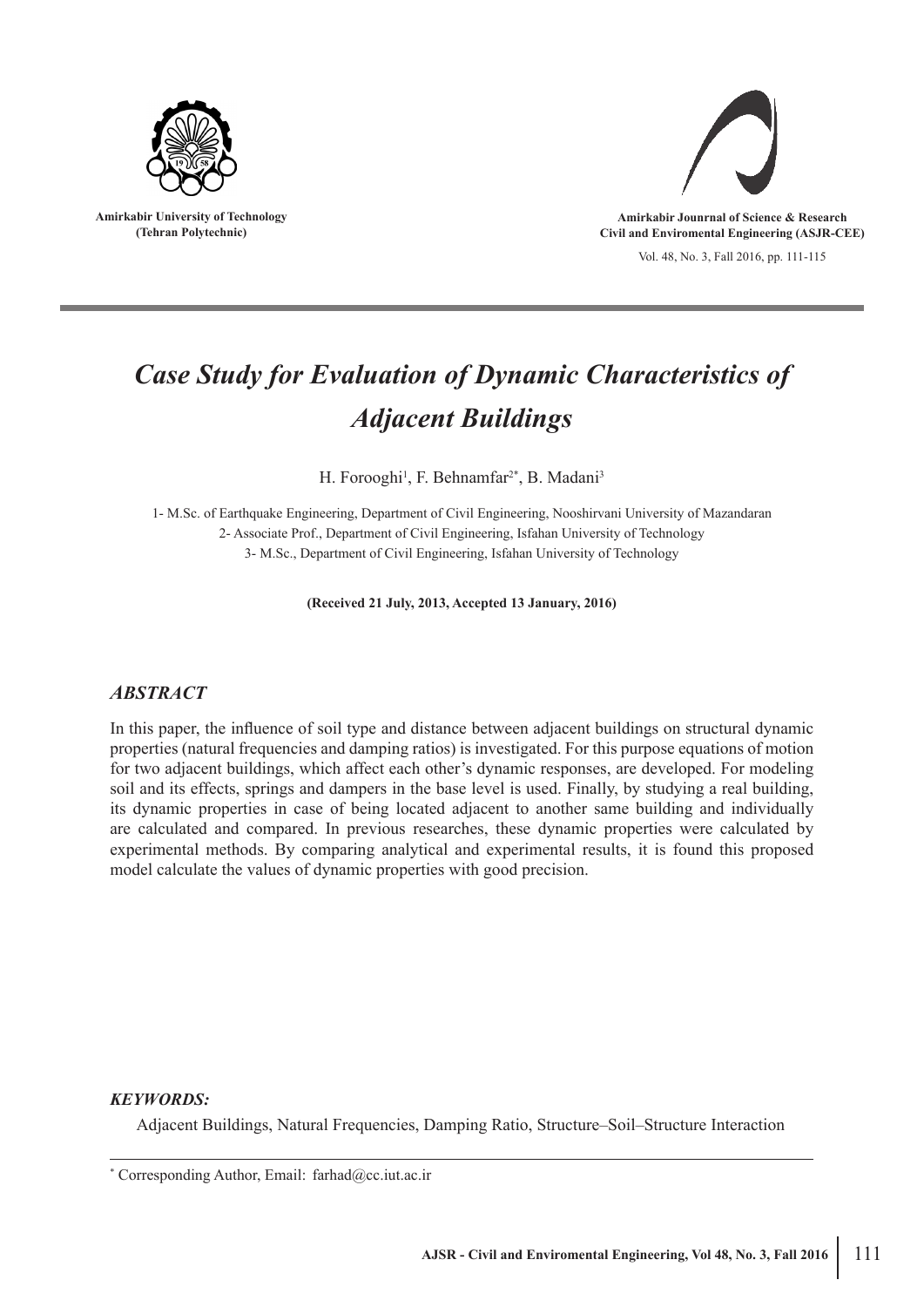#### **1- Introduction**

When a structure is located on a rigid base, the energy of vibration must be absorbed within the structure. But if the lower bound can replaced with a flexible foundation, then the vibration energy can be propagated also in the soil and attenuated in the semi infinite soil medium [1–3].

Such a soil structure interaction phenomenon can be taken into account both for single and adjacent buildings [4–7]. In this paper, the main focus is on the effect of soil on the dynamic characteristics of adjacent buildings, so pounding is assumed not to happen and is ignored. The correlation between adjacent foundations during wave propagation is accounted by an approximate model. In this way, frequency independent impedance functions are introduced for each degree of freedom and finally the spring and damper coefficients that couple the degrees of freedom of the foundations are utilized. Therefore, response of a foundation at each time step is a result of two concurrent phenomena, one is soil structure interaction and the other is coupling through the soil between adjacent foundations. In such a system, the equations of motion must be written for the entire system. Taking soil into account changes dimensions of the characteristic matrices of the initial system containing only a single structure. Hence, considering base flexibility causes additional deformations including lateral displacement and rotation of each foundation.

#### **2- System under study**

In the studied system, matrices of mass, damping and stiffness have elements related to the structure's and foundation's characteristics. In order to obtain the equations of motion for adjacent structures, two structures with *n* and *m* degrees of freedom are assumed. The equations are written for each part of the system and combined in a matrix form. Fig. (1) shows the system studied.

In order to obtain certain numerical results, the building of the International Institute of Seismology and Earthquake Engineering in Tehran has been studied. This structure was chosen because, first; it has built in two similar adjacent halves, and second; its dynamic characteristics had been extracted experimentally in previous studies and could be compared with the numerical results of this study. Two types of soils are assumed, soil type II with a shear wave velocity of 600 m/sec and soil type III



**Fig. 1. The system under study**

with a velocity of 300 m/sec. First, a half building is considered as a single structure with rigid and flexile bases and the effect of soil-structure interaction on its dynamic characteristics is discussed. In the second part, the structure's dynamic properties in case of being located adjacent to another same building (its real current situation) are calculated and the influence of adjacency on dynamic characteristics is studied.

#### **3- Numerical results**

Tables (1) and (2) show the calculated periods of the single building in two perpendicular directions using different methods. In addition, Tables (3) and (4) illustrate the calculated damping ratios in the same order.

Tables (5) and (6) exhibit the periods and damping ratios calculated for the system of two adjacent buildings, respectively.

The above tables show that effect of a flexible soil is reducing the natural frequencies of the system. This effect is more considerable only in the fundamental mode of vibration. In addition, the adjacency of buildings increases the vibration mode corresponding to the translation of foundation. Damping of soil is only affecting the damping ratio of the fundamental mode of the structure and of the case when the foundation displaces horizontally. Finally, by comparing the analytical and experimental results, it is found that the proposed model can estimate the values of dynamic properties with a good accuracy.

## **4- References**

[1] Rahman, A. M; Carr, A. J. and Moss, P. J.; "Seismic Pounding of a Case of Adjacent Multiple Storey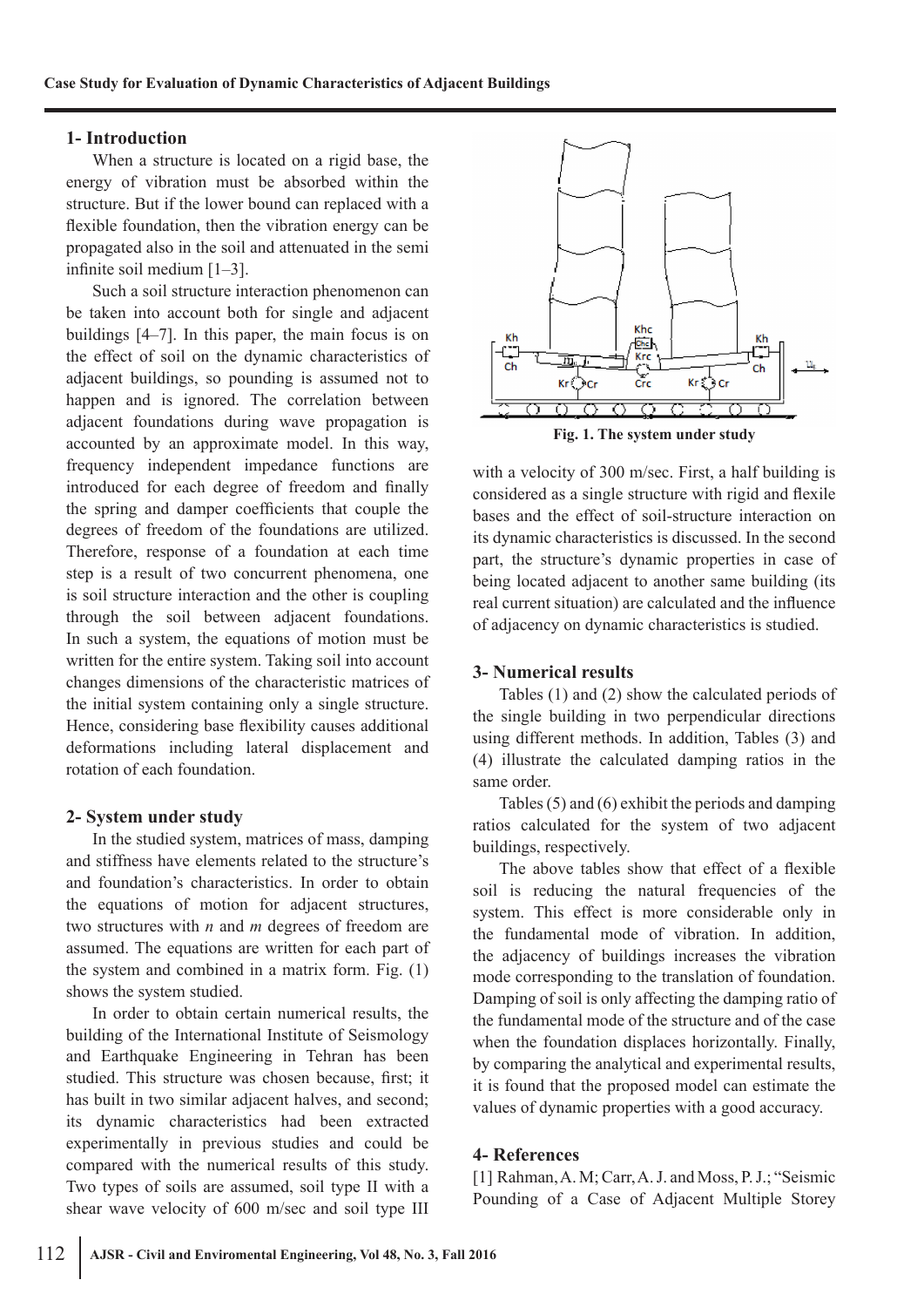| Mode Number             | Experimental<br>Methods | 3 <sup>D</sup><br>Analysis | Rigid<br><b>Base</b> | Flexible Foundation |               |  |
|-------------------------|-------------------------|----------------------------|----------------------|---------------------|---------------|--|
|                         |                         |                            |                      | Soil Type II        | Soil Type III |  |
|                         | 14.01                   | 14.51                      | 14.27                | 14.04               | 15.57         |  |
| $\overline{2}$          | 42.03                   | 33.87                      | 43.64                | 43.75               | 43.71         |  |
| 3                       | 65.47                   | 48.51                      | 68.23                | 68.23               | 68.23         |  |
| $\overline{4}$          |                         | 65.66                      | 89.00                | 89.90               | 89.90         |  |
| 5                       |                         |                            | 111                  | 111.24              | 111.24        |  |
| 6                       |                         |                            | 130                  | 130.75              | 130.75        |  |
| <b>Base Translation</b> |                         |                            |                      | 25.51               | 11.73         |  |
| <b>Base Rotation</b>    |                         |                            |                      | 1.73                | 0.87          |  |

**Table 1. Natural frequencies of the single building in East-West direction using different methods (rad/sec)**

**Table 2. Natural frequencies of the single building in North-South direction using different methods (rad/sec)**

| Mode Number          | Experimental<br><b>Methods</b> | 3 <sub>D</sub><br>Analysis | Rigid<br>Base | <b>Flexible Foundation</b> |               |  |
|----------------------|--------------------------------|----------------------------|---------------|----------------------------|---------------|--|
|                      |                                |                            |               | Soil Type II               | Soil Type III |  |
| 1                    | 20.36                          | 12.38                      | 13.72         | 13.53                      | 15.10         |  |
| $\overline{2}$       | 55.86                          | 31.86                      | 37.66         | 37.84                      | 37.76         |  |
| 3                    | 57.43                          | 42.66                      | 59.15         | 59.17                      | 59.16         |  |
| 4                    |                                | 68.78                      | 80.77         | 80.72                      | 80.72         |  |
| 5                    |                                |                            | 101           | 101.09                     | 101.09        |  |
| 6                    |                                |                            | 115           | 115.73                     | 115.73        |  |
| Base Translation     |                                |                            |               | 25.41                      | 11.62         |  |
| <b>Base Rotation</b> |                                |                            |               | 1.73                       | 0.87          |  |

**Table 3. Damping ratios of the single building in East-West direction sing different methods (%)**

| Mode Number             | Experimental<br>Methods | 3 <sup>D</sup><br>Analysis | Rigid<br>Base | <b>Flexible Foundation</b> |               |  |
|-------------------------|-------------------------|----------------------------|---------------|----------------------------|---------------|--|
|                         |                         |                            |               | Soil Type II               | Soil Type III |  |
| 1                       | 4.1                     | 5                          | 5             | 4.9                        | 5.1           |  |
| $\overline{2}$          | 4.9                     | 5                          | 3.2           | 3.2                        | 3.2           |  |
| 3                       | 5.1                     | 5                          | 3.6           | 3.6                        | 3.6           |  |
| 4                       |                         | 5                          | 4.3           | 4.3                        | 4.3           |  |
| 5                       |                         | 5                          | 5             | 5                          | 5             |  |
| 6                       |                         | 5                          | 5.7           | 5.7                        | 5.7           |  |
| <b>Base Translation</b> |                         |                            |               | 6.1                        | 5.9           |  |
| <b>Base Rotation</b>    |                         |                            |               | 1.5                        | 1.5           |  |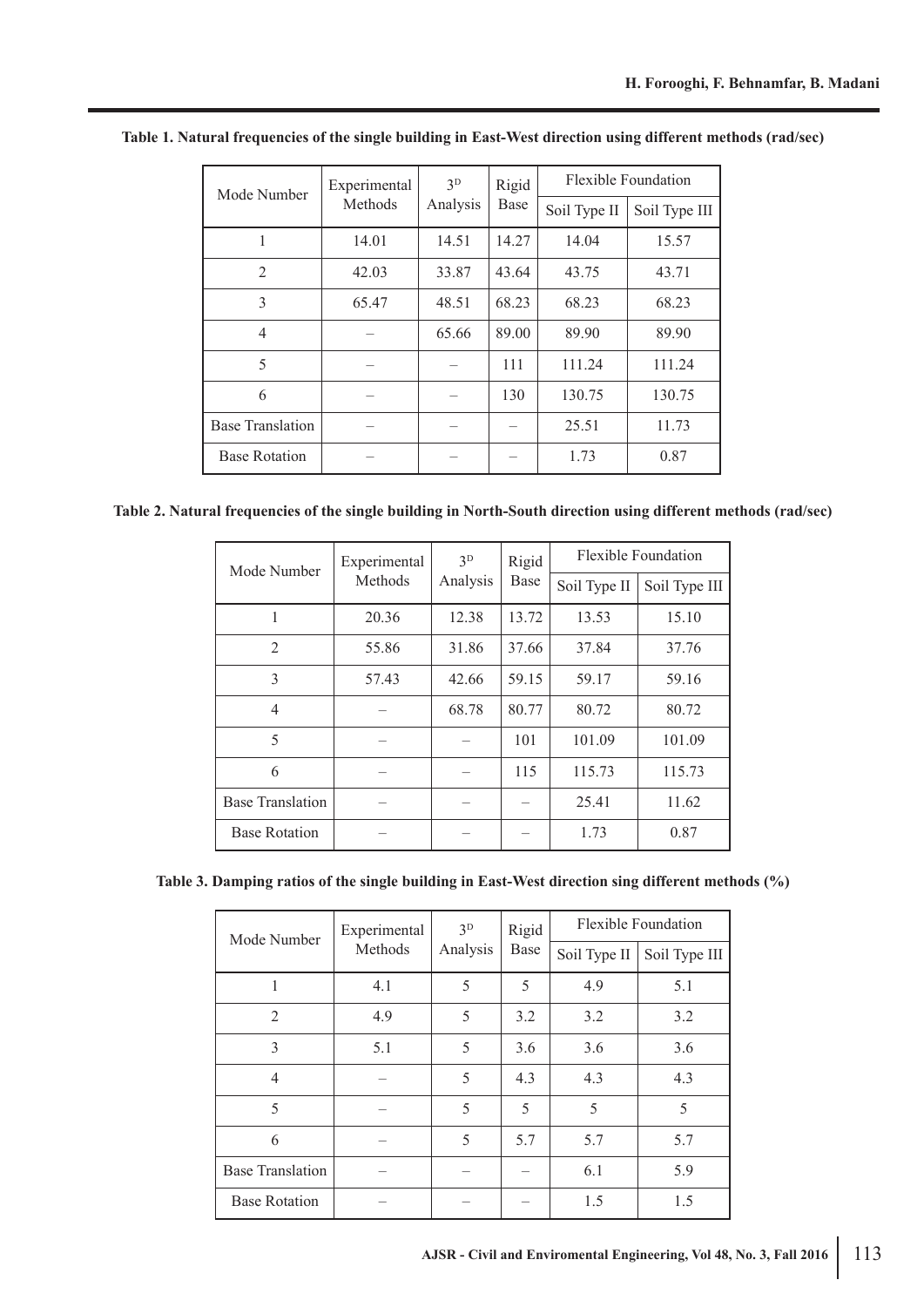| Mode Number             | Experimental<br>Methods | 3 <sup>D</sup><br>Analysis | Rigid<br>Base | <b>Flexible Foundation</b> |               |  |
|-------------------------|-------------------------|----------------------------|---------------|----------------------------|---------------|--|
|                         |                         |                            |               | Soil Type II               | Soil Type III |  |
| 1                       | 3                       | 5                          | 5             | 4.9                        | 5.1           |  |
| $\overline{2}$          | 3.1                     | 5                          | 3.2           | 3.3                        | 3.3           |  |
| 3                       | 3.1                     | 5                          | 3.6           | 3.6                        | 3.6           |  |
| 4                       |                         | 5                          | 4.3           | 4.3                        | 4.3           |  |
| 5                       |                         | 5                          | 5             | 5                          | 5             |  |
| 6                       |                         | 5                          | 5.6           | 5.6                        | 5.6           |  |
| <b>Base Translation</b> |                         |                            |               | 6.1                        | 6             |  |
| <b>Base Rotation</b>    |                         |                            |               | 1.5                        | 1.5           |  |

**Table 4. Damping ratios of the single building in North–South direction using different methods (%)**

| Table 5. Natural frequencies for the system of two adjacent buildings and single building in East-West |
|--------------------------------------------------------------------------------------------------------|
| direction (rad/sec)                                                                                    |

| Mode Number             | Single<br><b>Building</b> | Single Building<br>(Flexible)<br>Foundation) | Adjacent Building (Structure-<br>Soil-Structure Interaction) |         |         |  |
|-------------------------|---------------------------|----------------------------------------------|--------------------------------------------------------------|---------|---------|--|
|                         | (Rigid Base)              |                                              | $d/a = 0.25$                                                 | $d/a=2$ | $d/a=5$ |  |
| 1                       | 14.27                     | 14.04                                        | 14.13                                                        | 14.13   | 14.13   |  |
| $\overline{2}$          | 43.64                     | 43.75                                        | 43.69                                                        | 43.69   | 43.69   |  |
| 3                       | 68.23                     | 68.23                                        | 68.22                                                        | 68.22   | 68.22   |  |
| $\overline{4}$          | 89                        | 89.90                                        | 89.89                                                        | 89.90   | 89.90   |  |
| 5                       | 111                       | 111.24                                       | 111.23                                                       | 111.24  | 111.24  |  |
| 6                       | 130                       | 130.75                                       | 130.75                                                       | 130.75  | 130.75  |  |
| <b>Base Translation</b> |                           | 25.51                                        | 25.51                                                        | 20.11   | 21.53   |  |
| <b>Base Rotation</b>    |                           | 1.73                                         | 1.73                                                         | 1.73    | 1.73    |  |

**Table 6. Damping ratios for the system of two adjacent buildings and single Building in East-West direction (%)**

| Mode Number             | Single Building<br>(Rigid Base) | Single Building       | <b>Adjacent Building (Structure Soil</b><br>Structure Interaction) |         |                |
|-------------------------|---------------------------------|-----------------------|--------------------------------------------------------------------|---------|----------------|
|                         |                                 | (Flexible Foundation) | $d/a = 0.25$                                                       | $d/a=2$ | $d/a=5$        |
|                         | 5                               | 4.9                   | 5                                                                  | 4.8     | 5              |
| $\overline{2}$          | 3.2                             | 3.2                   | 3.3                                                                | 3.2     | 3.2            |
| 3                       | 3.6                             | 3.6                   | 3.7                                                                | 3.7     | 3.7            |
| $\overline{4}$          | 4.3                             | 4.3                   | 4.3                                                                | 4.3     | 4.3            |
| 5                       | 5                               | 5                     | 5                                                                  | 5       | 5              |
| 6                       | 5.7                             | 5.7                   | 5.7                                                                | 5.7     | 5.7            |
| <b>Base Translation</b> |                                 | 6.1                   | 5.9                                                                | 6.7     | 6.5            |
| <b>Base Rotation</b>    |                                 | 1.5                   | 1.5                                                                | 1.8     | $\overline{2}$ |